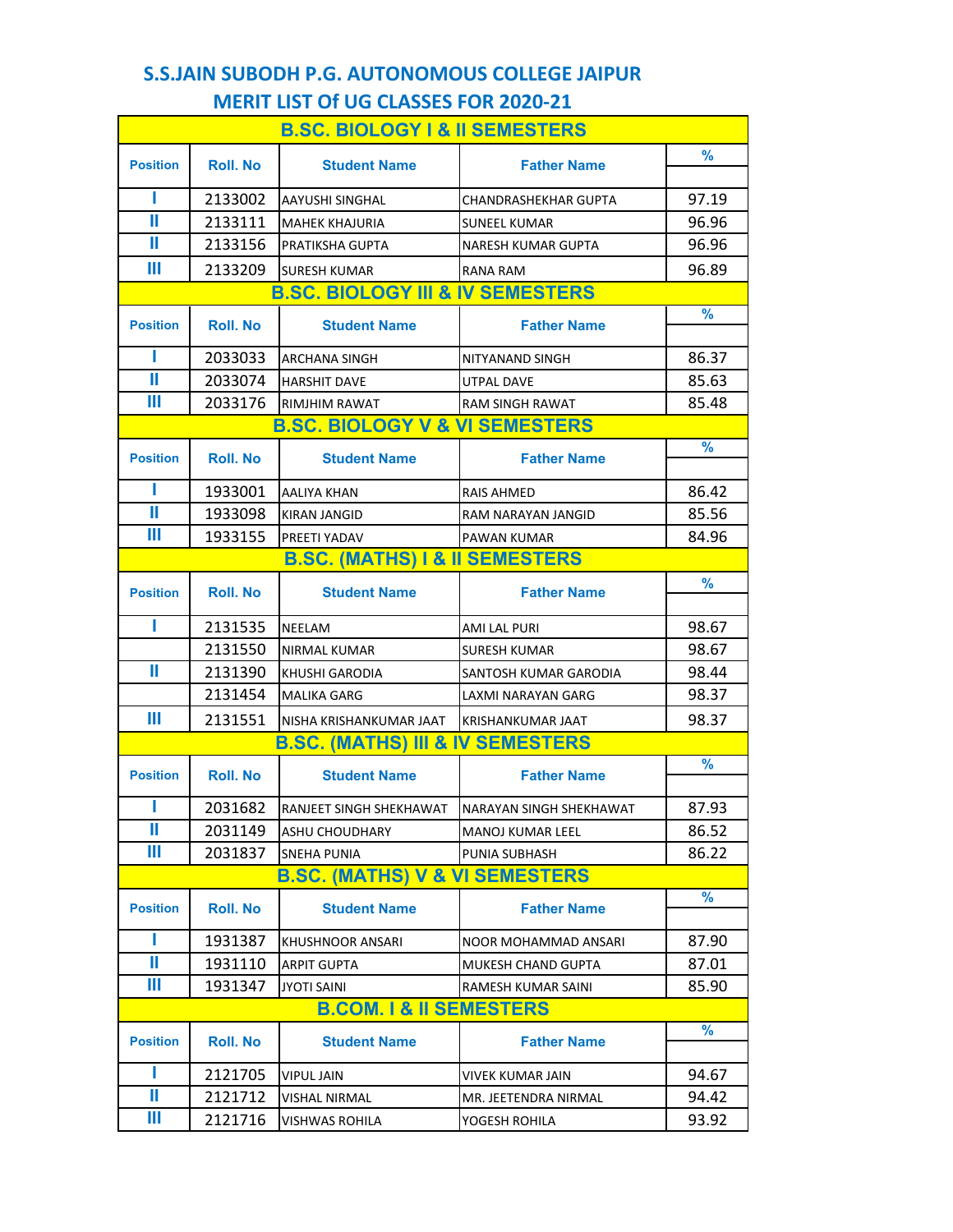| <b>B.COM. III &amp; IV SEMESTERS</b> |                  |                                                |                              |               |
|--------------------------------------|------------------|------------------------------------------------|------------------------------|---------------|
| <b>Position</b>                      | <b>Roll</b> . No | <b>Student Name</b>                            | <b>Father Name</b>           | $\frac{9}{6}$ |
|                                      |                  |                                                |                              |               |
| ı                                    | 2021757          | <b>VEDANT SHARMA</b>                           | RAKESH SHARMA                | 76.92         |
| Ш                                    | 2021543          | <b>RAHUL KHANDELWAL</b>                        | NITIN KUMAR GUPTA            | 76.75         |
| Ш                                    | 2021668          | <b>SHIVANI KUMARI</b>                          | SUNIL KUMAR JHA              | 74.92         |
| Ш                                    | 2021063          | <b>AMAN GUPTA</b>                              | PANKAJ KUMAR GUPTA           | 74.92         |
|                                      |                  | <b>B.COM. V &amp; VI SEMESTERS</b>             |                              |               |
| <b>Position</b>                      | <b>Roll. No</b>  | <b>Student Name</b>                            | <b>Father Name</b>           | $\frac{9}{6}$ |
| Ш                                    | 1921180          | <b>DEVESH JAIN</b>                             | RAJESH JAIN                  | 80.75         |
| Ш                                    | 1921243          | <b>HARSH SONI</b>                              | RAMESH KUMAR SONI            | 77.31         |
| Ш                                    | 1921203          | <b>FAIZAN MANSOORI</b>                         | <b>FAKHRUDDIN</b>            | 75.92         |
|                                      |                  | <b>B.A. I &amp; II SEMESTERS (Pass Course)</b> |                              |               |
| <b>Position</b>                      | <b>Roll. No</b>  | <b>Student Name</b>                            | <b>Father Name</b>           | $\frac{9}{6}$ |
| ı                                    | 2111453          | <b>SAKSHI JAIN</b>                             | MANISH KUMAR JAIN            | 97.17         |
| Ш                                    | 2111533          | <b>TRISHA SUSAWAT</b>                          | <b>MUNNA LAL MEENA</b>       | 95.67         |
| Ш                                    | 2111489          | SHIVANI SWAMI                                  | <b>HARI PRASAD SWAMI</b>     | 95.17         |
|                                      |                  | <b>B.A. III &amp; IV SEMESTERS</b>             |                              |               |
| <b>Position</b>                      | <b>Roll</b> . No | <b>Student Name</b>                            | <b>Father Name</b>           | $\frac{9}{6}$ |
| Ш                                    | 2011370          | PRIYANKA SHARMA                                | LAKSHMI NARAYAN SHARMA       | 80.83         |
| Ш                                    | 2011189          | <b>JASMINE KHAN</b>                            | ZAFAR KHAN                   | 79.67         |
| Ш                                    | 2011169          | <b>HARDIK RAJPUROHIT</b>                       | <b>HARI SINGH RAJPUROHIT</b> | 79.17         |
|                                      |                  | <b>B.A. V &amp; VI SEMESTERS</b>               |                              |               |
| <b>Position</b>                      | <b>Roll</b> . No | <b>Student Name</b>                            | <b>Father Name</b>           | $\frac{9}{6}$ |
| ш                                    | 1911519          | SRIVATSA SHARMA                                | DR. KAILASH CHANDRA SHARMA   | 80.53         |
| Ш                                    | 1911326          | NIKHIL KHANDELWAL                              | MAHESH KUMAR KHANDELWAL      | 79.14         |
| Ш                                    | 1911498          | <b>SHUBH MATHUR</b>                            | <b>SHYAM MATHUR</b>          | 78.94         |
|                                      |                  | <b>BBA. 1 &amp; II SEMESTERS</b>               |                              |               |
| <b>Position</b>                      | <b>Roll</b> . No | <b>Student Name</b>                            | <b>Father Name</b>           | $\frac{9}{6}$ |
| П                                    | 2141075          | HIMANSHU MISHRA                                | RAJENDRA MISHRA              | 89.42         |
| Ш                                    | 2141043          | CHAHAT AGARWAL                                 | <b>BRIJESH AGARWAL</b>       | 89.33         |
| Ш                                    | 2141020          | AKSHAT JAIN                                    | RAJ MAL JAIN                 | 89.08         |
|                                      |                  | <b>BBA. III &amp; IV SEMESTERS</b>             |                              |               |
| <b>Position</b>                      | <b>Roll</b> . No | <b>Student Name</b>                            | <b>Father Name</b>           | $\frac{9}{6}$ |
| П                                    | 2041168          | REENAL GOYAL                                   | SUDHIR GOYAL                 | 85.08         |
| Ш                                    | 2041007          | <b>ADITI SHARDA</b>                            | RAJESH SHARDA                | 82.58         |
| Ш                                    | 2041183          | RONIL GOYAL                                    | SUDHIR GOYAL                 | 82.00         |
| Ш                                    | 2041225          | VANSHITA AGARWAL                               | SANJEEV KUMAR                | 82.00         |
|                                      |                  | <b>BBA. V &amp; VI SEMESTERS</b>               |                              |               |
|                                      |                  |                                                |                              | %             |
| <b>Position</b>                      | <b>Roll</b> . No | <b>Student Name</b>                            | <b>Father Name</b>           |               |
| П                                    | 1941096          | MOHD ABBAD UR RAHIM                            | MOHD ZIA RAHIM               | 78.94         |
| Ш                                    |                  |                                                |                              | 78.61         |
|                                      | 1941127          | PRIYA KUMAWAT                                  | UMA SHANKER KUMAWAT          |               |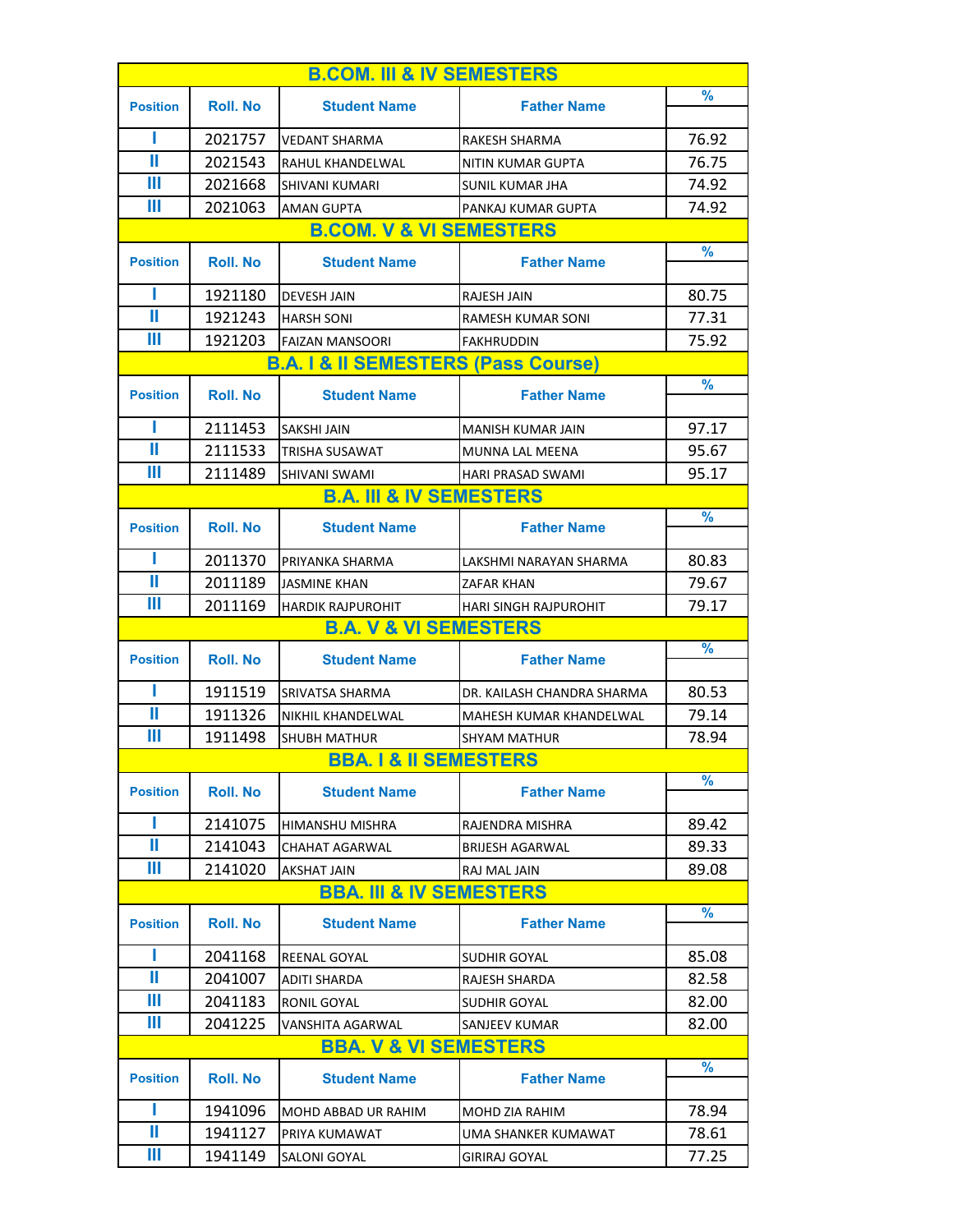| <b>BCA. 1 &amp; II SEMESTERS</b> |                                    |                                                  |                              |               |  |
|----------------------------------|------------------------------------|--------------------------------------------------|------------------------------|---------------|--|
| <b>Position</b>                  | <b>Roll. No</b>                    | <b>Student Name</b>                              | <b>Father Name</b>           | %             |  |
|                                  |                                    |                                                  |                              |               |  |
| ı                                | 2142044                            | <b>CHIRAG SHARMA</b>                             | RAVINDRA KUMAR SHARMA        | 94.00         |  |
| Ш                                | 2142034                            | AVISHKA JANGID                                   | KAMAL KUMAR JANGID           | 93.71         |  |
| Ш                                | 2142104                            | <b>LALIT KISHORE JANGID</b>                      | RAMESH CHAND JANGID          | 93.71         |  |
| Ш                                | 2142125                            | <b>MOHIT SAINI</b>                               | KANHAIYA LAL SAINI           | 93.71         |  |
| Ш                                | 2142212                            | TAMANNA SHARMA                                   | RAJENDRA KUMAR SHARMA        | 93.64         |  |
|                                  | <b>BCA. III &amp; IV SEMESTERS</b> |                                                  |                              |               |  |
| <b>Position</b>                  | <b>Roll</b> . No                   | <b>Student Name</b>                              | <b>Father Name</b>           | %             |  |
| ı                                | 2042126                            | <b>MONA CHOUHAN</b>                              | DINESH SINGH CHOUHAN         | 84.14         |  |
| Ш                                | 2042006                            | <b>ABHISHEK SONI</b>                             | VISHNU KUMAR SONI            | 83.36         |  |
| Ш                                | 2042211                            | <b>TUSHAR JALWAL</b>                             | JAGDISH PRASAD KUMAWAT       | 82.64         |  |
|                                  |                                    | <b>BCA V &amp; VI SEMESTERS</b>                  |                              |               |  |
| <b>Position</b>                  | <b>Roll. No</b>                    | <b>Student Name</b>                              | <b>Father Name</b>           | %             |  |
|                                  |                                    |                                                  |                              |               |  |
| ш                                | 1942116                            | <b>MITALI AGARWAL</b>                            | NAWAL KISHORE AGARWAL        | 89.02         |  |
| Ш                                | 1942151                            | POOJA SWAMI                                      | <b>BHAWANI SHANKAR SWAMI</b> | 88.71         |  |
| Ш                                | 1942059                            | <b>DINESH DADHICH</b>                            | RAMESHWAR DADHICH            | 87.98         |  |
|                                  |                                    | <b>BA Hons. Geography I &amp; II SEMESTERS</b>   |                              |               |  |
| <b>Position</b>                  | <b>Roll. No</b>                    | <b>Student Name</b>                              | <b>Father Name</b>           | $\frac{9}{6}$ |  |
|                                  |                                    |                                                  |                              |               |  |
| п                                | 2112043                            | <b>NIKHIL VASHISTHA</b>                          | PAWAN KR VASHISTHA           | 88.83         |  |
| Ш                                | 2112034                            | MANASVI KHANDELWAL                               | MUKESH KHANDELWAL            | 87.00         |  |
|                                  |                                    | <b>BA Hons. Geography III &amp; IV SEMESTERS</b> |                              |               |  |
| <b>Position</b>                  | <b>Roll. No</b>                    | <b>Student Name</b>                              | <b>Father Name</b>           | $\frac{9}{6}$ |  |
| П                                | 2012020                            | OM DAGAR                                         | <b>HANUMAN SINGH</b>         |               |  |
| Ш                                |                                    |                                                  |                              | 79.58         |  |
|                                  | 2012001                            | <b>AAYUSH SHARMA</b>                             | DILIP KUMAR SHARMA           | 78.17         |  |
|                                  |                                    | <b>BA Hons. Geography V &amp; VI SEMESTERS</b>   |                              |               |  |
| <b>Position</b>                  | <b>Roll. No</b>                    | <b>Student Name</b>                              | <b>Father Name</b>           | ℅             |  |
| П                                | 1912035                            | PRABHAT KUMAR                                    | <b>RAMAYAN RAM</b>           | 81.36         |  |
| Ш                                | 1912023                            | KHUSHBOO SHARMA                                  | <b>BRIJ MOHAN SHARMA</b>     | 79.42         |  |
|                                  |                                    | <b>B.Com Hons. (ABST) I &amp; II SEMESTERS</b>   |                              |               |  |
| <b>Position</b>                  | <b>Roll. No</b>                    | <b>Student Name</b>                              | <b>Father Name</b>           | $\frac{9}{6}$ |  |
|                                  |                                    |                                                  |                              |               |  |
| L                                | 2122044                            | <b>RIYA SONI</b>                                 | <b>NEERAJ SONI</b>           | 93.25         |  |
| Ш                                | 2122054                            | <b>TARUN TIWARI</b>                              | RAJENDRA TIWARI              | 91.50         |  |
|                                  |                                    | <b>B.Com Hons. (ABST) III &amp; IV SEMESTERS</b> |                              |               |  |
| <b>Position</b>                  | <b>Roll. No</b>                    | <b>Student Name</b>                              | <b>Father Name</b>           | $\%$          |  |
| Ш                                |                                    |                                                  |                              |               |  |
| Ш                                | 2022056                            | <b>TARUN MITTAL</b>                              | TEJKARAN MITTAL              | 76.08         |  |
|                                  | 2022023                            | KISHAN GOPAL JAJU                                | KISHORE KUMAR JAJU           | 73.25         |  |
|                                  |                                    | <b>B.Com Hons. (ABST) V &amp; VI SEMESTERS</b>   |                              |               |  |
| <b>Position</b>                  | <b>Roll. No</b>                    | <b>Student Name</b>                              | <b>Father Name</b>           | $\frac{9}{6}$ |  |
| Ш<br>Ш                           | 1922010                            | <b>DEEPAK KUMAR</b>                              | <b>GULAB CHANDRA</b>         | 79.25         |  |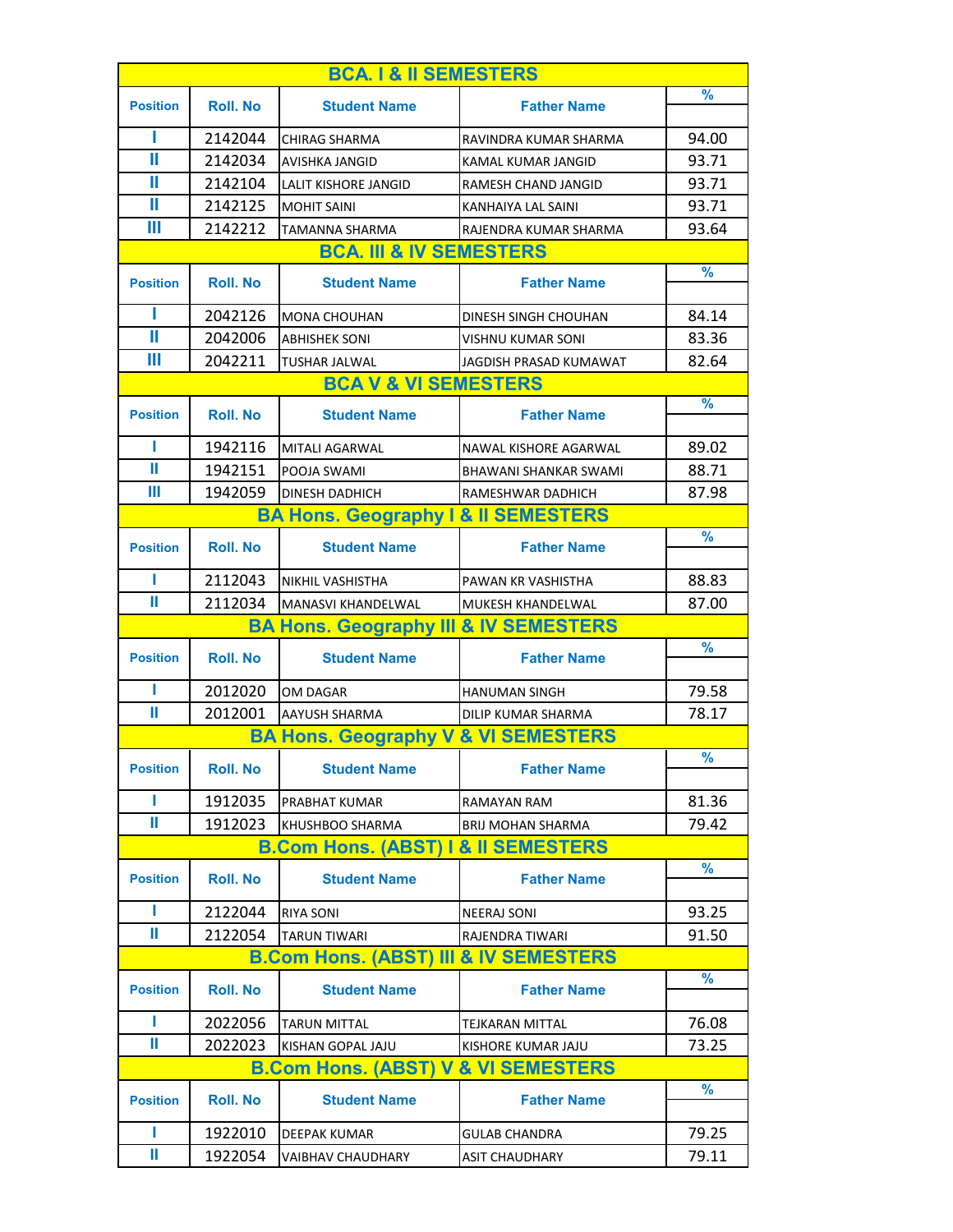|                 |                  | <b>B.Com Hons. (EAFM) I &amp; II SEMESTERS</b>       |                            |               |
|-----------------|------------------|------------------------------------------------------|----------------------------|---------------|
| <b>Position</b> | <b>Roll. No</b>  | <b>Student Name</b>                                  | <b>Father Name</b>         | $\frac{9}{6}$ |
|                 |                  |                                                      |                            |               |
| п               | 2123027          | NISHTHA MOOLCHANDANI                                 | OMPRAKASH MOOLCHANDANI     | 90.83         |
| Ш               | 2123024          | MUGDHA VERMA                                         | KULDEEP VERMA              | 89.33         |
|                 |                  | <b>B.Com Hons. (EAFM) III &amp; VI SEMESTERS</b>     |                            |               |
| <b>Position</b> | <b>Roll. No</b>  | <b>Student Name</b>                                  | <b>Father Name</b>         | $\frac{9}{6}$ |
| П               | 2023024          | <b>HARSHITA KOCHAR</b>                               | MANJEET KUMAR KOCHAR       | 75.83         |
| Ш               | 2023034          | <b>MANSHA</b>                                        | <b>BIJAN SINGH</b>         | 73.17         |
|                 |                  | <b>B.Com Hons. (EAFM) V &amp; VI SEMESTERS</b>       |                            |               |
| <b>Position</b> | <b>Roll. No</b>  | <b>Student Name</b>                                  | <b>Father Name</b>         | $\frac{9}{6}$ |
| Т               | 1923044          | RISHIKA SHARMA                                       | AMRISH KUMAR SHARMA        | 83.17         |
| Ш               | 1923046          | SAKSHI BAFNA                                         | PRAKASH BAFNA              | 75.61         |
|                 |                  | <b>B.Com Hons. (B.Adm) I &amp; II SEMESTERS</b>      |                            |               |
| <b>Position</b> | <b>Roll. No</b>  | <b>Student Name</b>                                  | <b>Father Name</b>         | $\frac{9}{6}$ |
| Т               | 2124055          | <b>IVANSHIKA KHANDELWAL</b>                          | <b>SUNIL KHANDELWAL</b>    | 92.00         |
| Ш               | 2124053          | <b>UDAY SINGH GEHLOT</b>                             | SANJAY SINGH GEHLOT        | 91.83         |
|                 |                  | <b>B.Com Hons. (B.Adm) III &amp; VI SEMESTERS</b>    |                            |               |
| <b>Position</b> | <b>Roll</b> . No | <b>Student Name</b>                                  | <b>Father Name</b>         | $\frac{9}{6}$ |
| п               | 2024001          | <b>ABHAY SHARMA</b>                                  | <b>MUKESH SHARMA</b>       | 75.67         |
| Ш               | 2024025          | <b>KSHITIZ HARITWAL</b>                              | SANJEEV RAMAN HARIT        | 75.50         |
|                 |                  | <b>B.Com Hons. (B.Adm) V &amp; VI SEMESTERS</b>      |                            |               |
|                 |                  |                                                      |                            | $\frac{9}{6}$ |
| <b>Position</b> | <b>Roll</b> . No | <b>Student Name</b>                                  | <b>Father Name</b>         |               |
| п               | 1924014          | <b>DARSHANA JAIN</b>                                 | SUSHIL JUNIWAL             | 76.94         |
| Ш               | 1924044          | <b>RITU BORAD</b>                                    | <b>DHIRAJ BORAD</b>        | 76.19         |
|                 |                  | <b>B.Sc Hons. (Chemistry) I &amp; II SEMESTERS</b>   |                            |               |
| <b>Position</b> | <b>Roll. No</b>  | <b>Student Name</b>                                  | <b>Father Name</b>         | $\frac{9}{6}$ |
| Ш               | 2134058          | <b>YOGESH</b>                                        | <b>KAMAL SINGH</b>         | 96.96         |
| Ш               | 2134010          | <b>AYUSH NAGPAL</b>                                  | PARVEEN KUMAR NAGPAL       | 96.22         |
|                 |                  | <b>B.Sc Hons. (Chemistry) III &amp; IV SEMESTERS</b> |                            |               |
| <b>Position</b> | <b>Roll. No</b>  | <b>Student Name</b>                                  | <b>Father Name</b>         | $\frac{9}{6}$ |
| Ш               | 2034015          | DIVYAM PARMAR                                        | <b>AMIR SINGH</b>          | 81.04         |
|                 | 2034027          | <b>KHUSHI SAINI</b>                                  | KISHOR KUMAR SAINI         | 81.04         |
| Ш               | 2034002          | ABHINAY DHAKED                                       | RAM SWAROOP DHAKED         | 80.07         |
|                 |                  | <b>B.Sc Hons. (Chemistry) V &amp; VI SEMESTERS</b>   |                            |               |
|                 |                  |                                                      |                            | $\frac{9}{6}$ |
| <b>Position</b> | <b>Roll. No</b>  | <b>Student Name</b>                                  | <b>Father Name</b>         |               |
| L               | 1934014          | GARIMA DUA                                           | POORAN DUA                 | 87.23         |
| Ш               | 1934011          | DEVESH SHARMA                                        | <b>BRIJ KISHORE SHARMA</b> | 86.57         |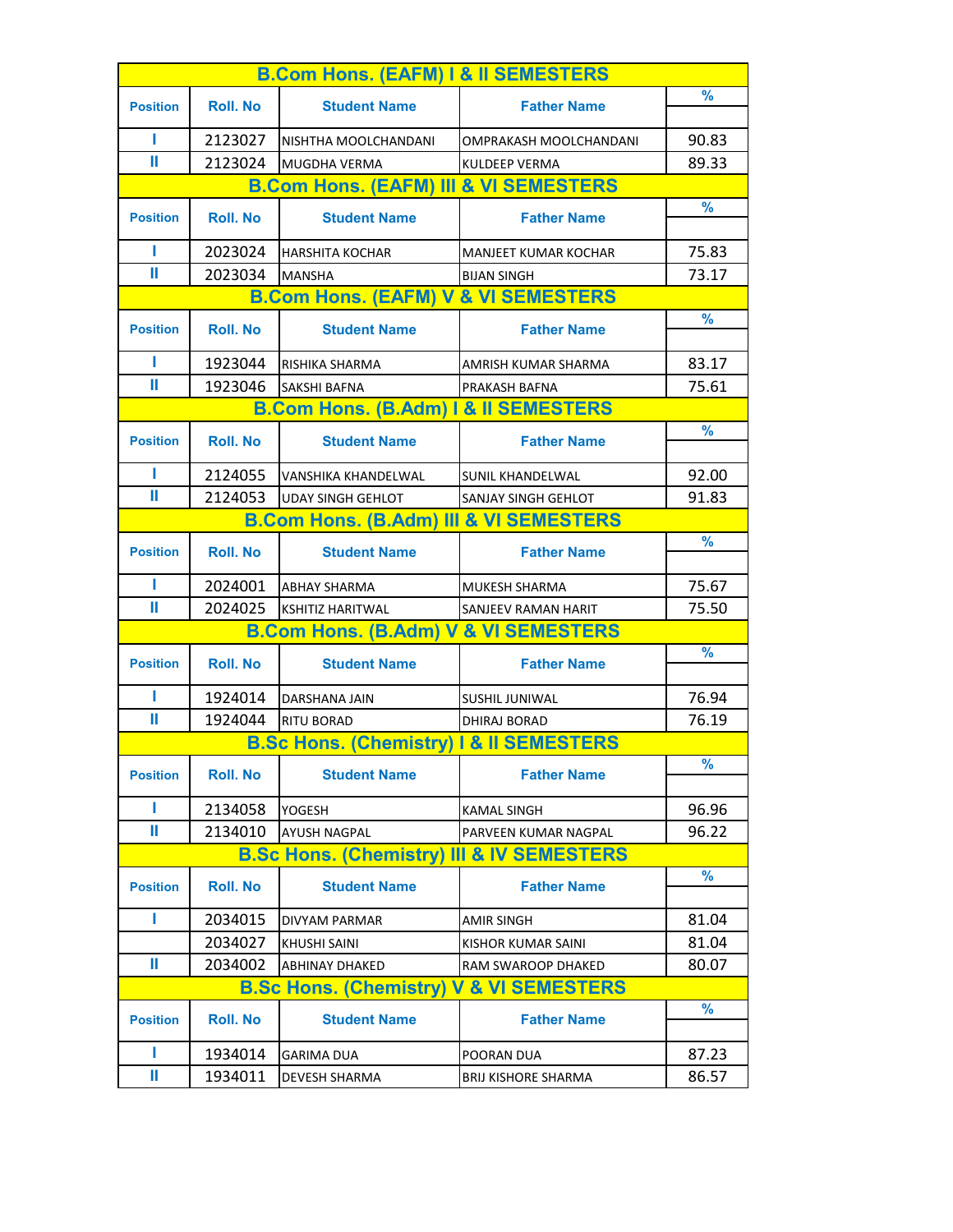| <b>B.Sc Hons. (Maths) I &amp; II SEMESTERS</b> |                                                  |                                                    |                          |               |  |
|------------------------------------------------|--------------------------------------------------|----------------------------------------------------|--------------------------|---------------|--|
| <b>Position</b>                                | <b>Roll. No</b>                                  | <b>Student Name</b>                                | <b>Father Name</b>       | $\frac{9}{6}$ |  |
|                                                |                                                  |                                                    |                          |               |  |
| П                                              | 2135054                                          | <b>VASUDEV SUTHAR</b>                              | <b>KEWAL RAM</b>         | 97.11         |  |
| Ш                                              | 2135022                                          | <b>KAVITA SIYAG</b>                                | <b>KISHAN LAL</b>        | 96.37         |  |
|                                                |                                                  | <b>B.Sc Hons. (Maths) III &amp; VI SEMESTERS</b>   |                          |               |  |
| <b>Position</b>                                | <b>Roll. No</b>                                  | <b>Student Name</b>                                | <b>Father Name</b>       | $\frac{9}{6}$ |  |
| П                                              | 2035036                                          | PUSHPENDRA SINGH                                   | <b>BRAJESH KUMAR</b>     | 88.07         |  |
| Ш                                              | 2035051                                          | <b>VANDANA SAINI</b>                               | <b>MUKESH SAINI</b>      | 87.04         |  |
| <b>B.Sc Hons. (Maths) V &amp; VI SEMESTERS</b> |                                                  |                                                    |                          |               |  |
|                                                |                                                  |                                                    |                          | $\frac{9}{6}$ |  |
| <b>Position</b>                                | <b>Roll. No</b>                                  | <b>Student Name</b>                                | <b>Father Name</b>       |               |  |
| П                                              | 1935009                                          | <b>ANCHAL JANGIR</b>                               | SATYA PRAKASH JANGIR     | 88.74         |  |
| Ш                                              | 1935022                                          | <b>DIKSHA VIJAY</b>                                | RAJENDRA KUMAR VIJAY     | 83.75         |  |
|                                                | <b>B.Sc Hons. (Physics) I &amp; II SEMESTERS</b> |                                                    |                          |               |  |
|                                                |                                                  |                                                    |                          | $\frac{9}{6}$ |  |
| <b>Position</b>                                | <b>Roll. No</b>                                  | <b>Student Name</b>                                | <b>Father Name</b>       |               |  |
| П                                              | 2136020                                          | HIMANSHU JAIN                                      | <b>DULI CHAND JAIN</b>   | 95.11         |  |
| п                                              | 2136043                                          | <b>RAHUL SHARMA</b>                                | KANHAIYA LAL SHARMA      | 95.11         |  |
| Ш                                              | 2136058                                          | TANISHA MALVIYA                                    | PRAKASH MALVIYA          | 94.59         |  |
|                                                |                                                  |                                                    |                          |               |  |
|                                                |                                                  | <b>B.Sc Hons. (Physics) III &amp; VI SEMESTERS</b> |                          |               |  |
| <b>Position</b>                                | <b>Roll</b> . No                                 | <b>Student Name</b>                                | <b>Father Name</b>       | $\frac{9}{6}$ |  |
|                                                |                                                  |                                                    |                          |               |  |
| Т                                              | 2036005                                          | <b>ANCHAL YADAV</b>                                | <b>KARAN SINGH YADAV</b> | 86.89         |  |
| Ш                                              | 2036055                                          | <b>VINAY KUMAR</b>                                 | <b>KISHORE KUMAR</b>     | 82.30         |  |
|                                                |                                                  | <b>B.Sc Hons. (Physics) V &amp; VI SEMESTERS</b>   |                          |               |  |
|                                                |                                                  | <b>Student Name</b>                                | <b>Father Name</b>       | $\frac{9}{6}$ |  |
| <b>Position</b>                                | <b>Roll. No</b>                                  |                                                    |                          |               |  |
| Ш                                              | 1936031                                          | <b>NEHA</b>                                        | RAJPAL YADAV             | 84.72         |  |
| Ш                                              | 1936011                                          | <b>ASHISH KASANA</b>                               | CHIRANJI LAL KASANA      | 84.02         |  |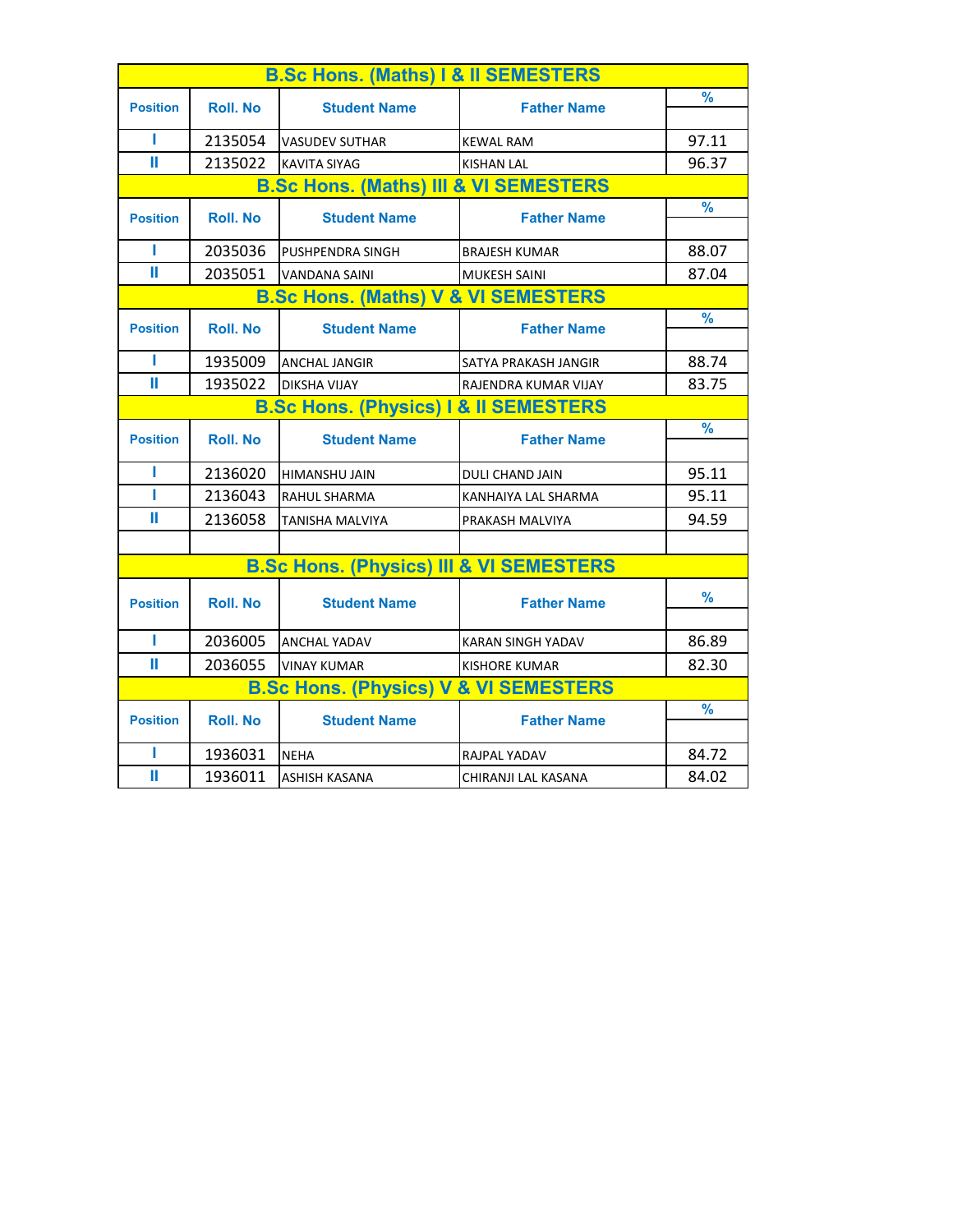|                 | <b>S.S.JAIN SUBODH P.G. AUTONOMOUS COLLEGE JAIPUR</b> |                                                         |                               |               |  |  |
|-----------------|-------------------------------------------------------|---------------------------------------------------------|-------------------------------|---------------|--|--|
|                 |                                                       | <b>PROVISIONAL MERIT LIST Of PG CLASSES FOR 2020-21</b> |                               |               |  |  |
|                 |                                                       | <b>ENGLISH 1&amp; II SEMESTERS</b>                      |                               |               |  |  |
| <b>Position</b> | <b>Roll. No</b>                                       | <b>Student Name</b>                                     | <b>Father Name</b>            | %             |  |  |
|                 |                                                       |                                                         |                               |               |  |  |
| т               | 2167033                                               | <b>SHWETA AGARWAL</b>                                   | <b>MOHAN LAL GUPTA</b>        | 75.75         |  |  |
| Ш               | 2167012                                               | <b>HIYA MANOT</b>                                       | <b>SANDEEP KUMAR MANOT</b>    | 72.25         |  |  |
|                 |                                                       | <b>ENGLISH ALL SEMESTERS</b>                            |                               |               |  |  |
| <b>Position</b> | <b>Roll</b> . No                                      | <b>Student Name</b>                                     | <b>Father Name</b>            | $\frac{9}{6}$ |  |  |
| г               | 2067006                                               | <b>GARIMA YADAV</b>                                     | YASHPAL YADAV                 | 75.13         |  |  |
| Ш               | 2067031                                               | <b>TEENA JEPH</b>                                       | <b>MADAN LAL MINA</b>         | 68.13         |  |  |
|                 |                                                       | <b>M.A/M.Sc. GEOGRAPHY I &amp; II SEMESTERS</b>         |                               |               |  |  |
| <b>Position</b> | <b>Roll. No</b>                                       | <b>Student Name</b>                                     | <b>Father Name</b>            | $\frac{9}{6}$ |  |  |
| г               | 2161033                                               | <b>VAISHALI SHARMA</b>                                  | <b>SURESH CHAND SHARMA</b>    | 81.33         |  |  |
| ш               | 2161007                                               | DARSHANA MAURYA                                         | KALU RAM MAURYA               | 77.92         |  |  |
|                 |                                                       | <b>M.A/M.Sc GEOGRAPHY ALL SEMESTERS</b>                 |                               |               |  |  |
|                 |                                                       |                                                         |                               | $\frac{9}{6}$ |  |  |
| <b>Position</b> | <b>Roll. No</b>                                       | <b>Student Name</b>                                     | <b>Father Name</b>            |               |  |  |
| L               | 2061005                                               | <b>BHAVANA SHARMA</b>                                   | <b>SHYAM SUNDER SHARMA</b>    | 79.88         |  |  |
| Ш               | 2061014                                               | <b>MS.NEHA SHARMA</b>                                   | <b>MANOJ SHARMA</b>           | 79.29         |  |  |
|                 | <b>PUBLIC ADMISTRATION I &amp; II SEMESTERS</b>       |                                                         |                               |               |  |  |
| <b>Position</b> | <b>Roll. No</b>                                       | <b>Student Name</b>                                     | <b>Father Name</b>            | $\frac{9}{6}$ |  |  |
| г               | 2165017                                               | YOGESH KUMAR                                            | <b>AJIT SINGH</b>             | 76.50         |  |  |
| ш               | 2165012                                               | RAVI KANT GAUTTAM                                       | KAILASH CHAND GAUTTAM         | 74.25         |  |  |
|                 |                                                       | <b>PUBLIC ADMISTRATION ALL SEMESTERS</b>                |                               |               |  |  |
| <b>Position</b> | <b>Roll. No</b>                                       | <b>Student Name</b>                                     | <b>Father Name</b>            | %             |  |  |
| L               | 2065009                                               | <b>MANISHA KUMARI</b>                                   | <b>PRAKASH CHAND</b>          | 77.67         |  |  |
| Ш               | 2065003                                               | <b>ARIHANT JAIN</b>                                     | <b>SUNIL KUMAR JAIN</b>       | 76.33         |  |  |
|                 |                                                       | <b>PHYSICS 1&amp; II SEMESTERS</b>                      |                               |               |  |  |
|                 |                                                       |                                                         |                               | %             |  |  |
| <b>Position</b> | <b>Roll</b> . No                                      | <b>Student Name</b>                                     | <b>Father Name</b>            |               |  |  |
| L               | 2185002                                               | <b>ABHA TIWARI</b>                                      | <b>AJAY KUMAR TIWARI</b>      | 87.75         |  |  |
| Ш               | 2185008                                               | <b>ANKITA SHARMA</b>                                    | <b>UMESH SHARMA</b>           | 87.25         |  |  |
|                 |                                                       | <b>PHYSICS ALL SEMESTERS</b>                            |                               |               |  |  |
| <b>Position</b> | <b>Roll. No</b>                                       | <b>Student Name</b>                                     | <b>Father Name</b>            | %             |  |  |
| г               | 2085009                                               | ANUSHKA TINKER                                          | <b>RAJESH TINKER</b>          | 86.50         |  |  |
| ш               | 2085043                                               | PARVATI KUMARI                                          | <b>BABU LAL</b>               | 85.83         |  |  |
|                 |                                                       | <b>ZOOLOGY 1&amp; II SEMESTERS</b>                      |                               |               |  |  |
| <b>Position</b> | <b>Roll. No</b>                                       | <b>Student Name</b>                                     | <b>Father Name</b>            | $\%$          |  |  |
| г               | 2189006                                               | <b>ANJALI YADAV</b>                                     | <b>RAMESH CHAND YADAV</b>     | 89.25         |  |  |
| Ш               | 2189025                                               | <b>KRATI CHATURVEDI</b>                                 | <b>SUNIL KUMAR CHATURVEDI</b> | 87.75         |  |  |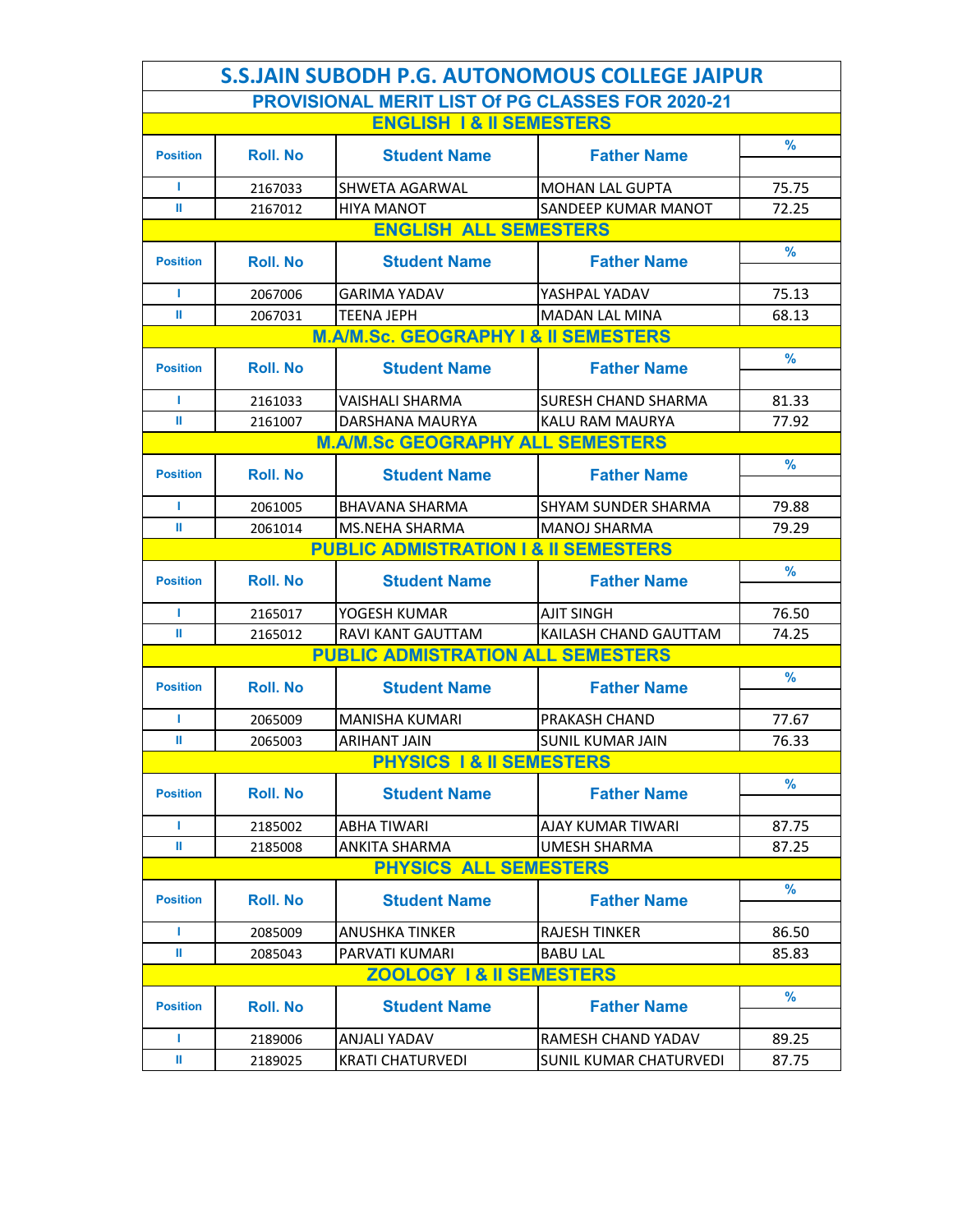|                 |                                | <b>ZOOLOGY ALL SEMESTERS</b>                   |                             |               |  |  |
|-----------------|--------------------------------|------------------------------------------------|-----------------------------|---------------|--|--|
| <b>Position</b> | <b>Roll. No</b>                |                                                | <b>Father Name</b>          | %             |  |  |
|                 |                                | <b>Student Name</b>                            |                             |               |  |  |
| г               | 2089055                        | <b>RONIT PARASHAR</b>                          | RAJ KUMAR PARASHAR          | 89.00         |  |  |
| ш               | 2089008                        | <b>ANSHU GARG</b>                              | <b>DHANESH GARG</b>         | 86.38         |  |  |
|                 |                                | <b>BOTANY 1&amp; II SEMESTERS</b>              |                             |               |  |  |
| <b>Position</b> | <b>Roll. No</b>                | <b>Student Name</b>                            | <b>Father Name</b>          | $\frac{9}{6}$ |  |  |
|                 |                                |                                                |                             |               |  |  |
| т               | 2188016                        | <b>GUNJAN AGRAWAL</b>                          | SUBHASH CHAND AGRAWAL       | 82.83         |  |  |
| г               | 2188072                        | <b>TANISHA KHAN</b>                            | <b>SHAHID KHAN</b>          | 82.83         |  |  |
| ш               | 2188026                        | <b>KOMAL JANGID</b>                            | <b>CHIMAN LAL JANGID</b>    | 82.75         |  |  |
|                 |                                | <b>BOTANY III &amp; IV SEMESTERS</b>           |                             |               |  |  |
| <b>Position</b> | <b>Roll. No</b>                | <b>Student Name</b>                            | <b>Father Name</b>          | %             |  |  |
| т               | 2088075                        | <b>VAISHALI CHOUDHARY</b>                      | <b>RAJENDRA SINGH</b>       | 85.21         |  |  |
| Ш               | 2088040                        | <b>PARUL SONI</b>                              | <b>JAGDISH SONI</b>         | 85.00         |  |  |
|                 |                                | <b>CHEMISTRY 1&amp; II SEMESTERS</b>           |                             |               |  |  |
|                 |                                |                                                |                             | %             |  |  |
| <b>Position</b> | <b>Roll. No</b>                | <b>Student Name</b>                            | <b>Father Name</b>          |               |  |  |
| т               | 2182023                        | <b>IKSHITA GUPTA</b>                           | DINESH KUMAR GUPTA          | 83.14         |  |  |
| ш               | 2182025                        | <b>JIGYASA AMETA</b>                           | DASHARATH CHANDRA AMET/     | 82.79         |  |  |
|                 | <b>CHEMISTRY ALL SEMESTERS</b> |                                                |                             |               |  |  |
| <b>Position</b> | <b>Roll. No</b>                | <b>Student Name</b>                            | <b>Father Name</b>          | %             |  |  |
| т               | 2082006                        | <b>ANJALI SHARMA</b>                           | <b>ARUN SHARMA</b>          | 86.93         |  |  |
| ш               | 2082058                        | <b>SAKSHI JAIN</b>                             | MISHREE LAL JAIN            | 86.29         |  |  |
|                 |                                | <b>MATHS 1 &amp; II SEMESTERS</b>              |                             |               |  |  |
|                 |                                |                                                |                             |               |  |  |
| <b>Position</b> | <b>Roll. No</b>                | <b>Student Name</b>                            | <b>Father Name</b>          | $\frac{9}{6}$ |  |  |
| г               | 2184049                        | POORNIMA MALI                                  | <b>RAKESH MALI</b>          | 86.92         |  |  |
| ш               | 2184012                        | <b>CHANCHAL KUMAWAT</b>                        | SITARAM KUMAWAT             | 86.08         |  |  |
|                 |                                | <b>MATHS ALL SEMESTERS</b>                     |                             |               |  |  |
| <b>Position</b> | <b>Roll. No</b>                | <b>Student Name</b>                            | <b>Father Name</b>          | %             |  |  |
|                 |                                |                                                |                             |               |  |  |
| L               | 2084030                        | <b>KOMAL GURNANI</b>                           | <b>ASHOK KUMAR</b>          | 88.96         |  |  |
| Ш               | 2084034                        | <b>MINI AGRAWAL</b>                            | <b>VIMAL AGRAWAL</b>        | 86.42         |  |  |
|                 |                                | <b>ENVVIROMENT SCIENCE I &amp; II SEMESTER</b> |                             |               |  |  |
| <b>Position</b> | <b>Roll</b> . No               | <b>Student Name</b>                            | <b>Father Name</b>          | $\frac{9}{6}$ |  |  |
| L               | 2183020                        | RAVINDRA KUMAR VERMA                           | JAGDISH PRASAD VERMA        | 84.33         |  |  |
| Ш               | 2183032                        | <b>SUMIT JANGID</b>                            | <b>GAJANAND JANGID</b>      | 81.83         |  |  |
|                 |                                | <b>ENVVIROMENT SCIENCE ALL SEMESTER</b>        |                             |               |  |  |
|                 |                                |                                                |                             | $\frac{9}{6}$ |  |  |
| <b>Position</b> | <b>Roll</b> . No               | <b>Student Name</b>                            | <b>Father Name</b>          |               |  |  |
| г               | 2083022                        | SAMRIDDHI SHARMA                               | NARENDRA K SHARMA           | 84.42         |  |  |
| Ш               | 2083010                        | <b>MARGI GREWAL</b>                            | <b>HARBANS SINGH GREWAL</b> | 80.54         |  |  |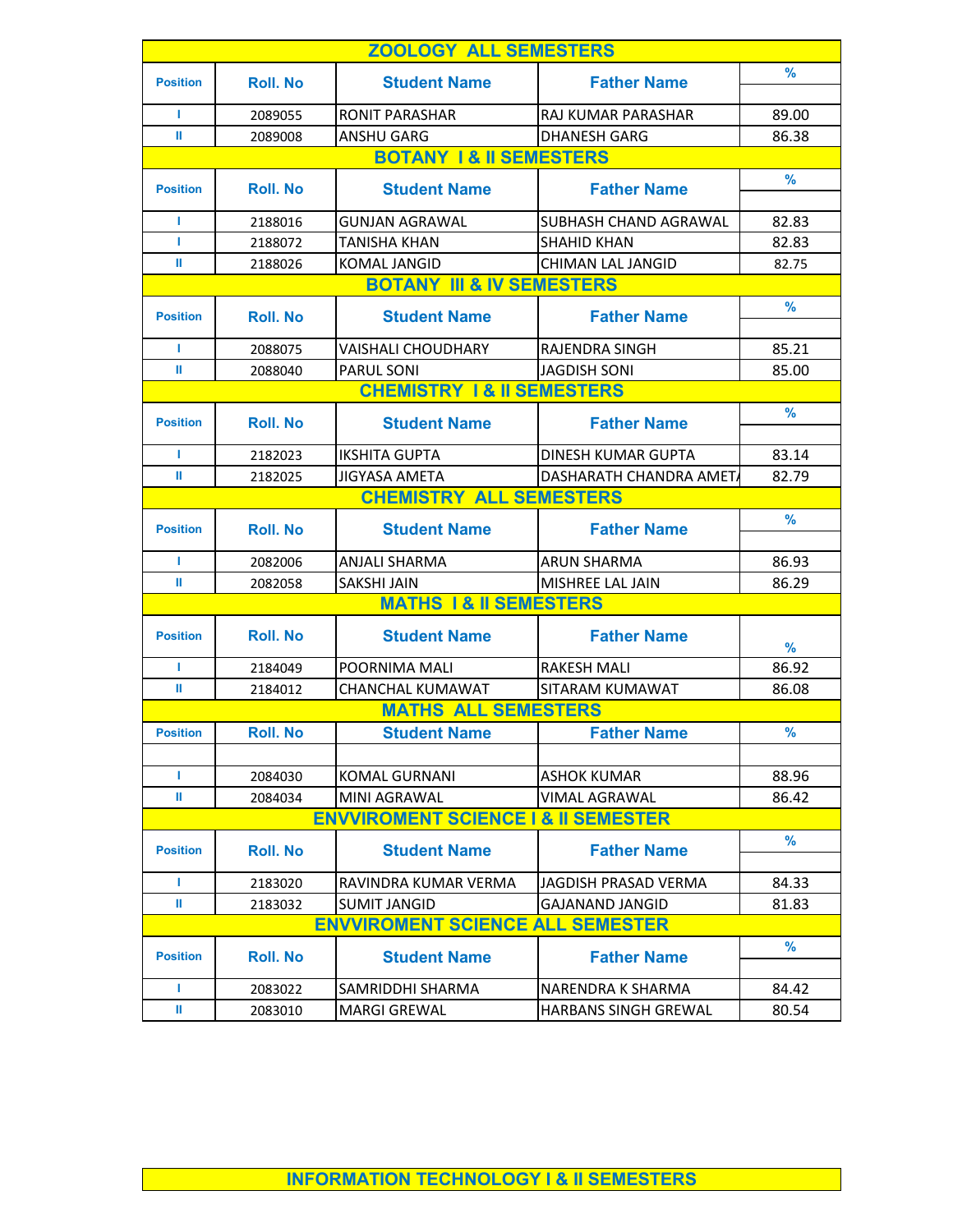| <b>Position</b> | <b>Roll. No</b>  | <b>Student Name</b>                        | <b>Father Name</b>         | $\frac{9}{6}$ |
|-----------------|------------------|--------------------------------------------|----------------------------|---------------|
| г               | 2181009          | <b>NEHA ASUDANI</b>                        | S D ASUDANI                | 82.81         |
| ш               | 2181005          | <b>DHRITI KUMAWAT</b>                      | <b>AMOD KUMAWAT</b>        | 80.75         |
|                 |                  | <b>INFORMATION TECHNOLOGY ALLSEMESTERS</b> |                            |               |
| <b>Position</b> | <b>Roll. No</b>  | <b>Student Name</b>                        | <b>Father Name</b>         | $\frac{9}{6}$ |
| г               | 2081003          | <b>DIVYA SONI</b>                          | OM PRAKASH SONI            | 83.33         |
| Ш               | 2081009          | PREETI JAIN                                | <b>MANOJ GODHA</b>         | 82.93         |
|                 |                  | <b>PGDCA 1&amp; II SEMESTERS</b>           |                            |               |
| <b>Position</b> | <b>Roll. No</b>  | <b>Student Name</b>                        | <b>Father Name</b>         | $\frac{9}{6}$ |
| г               | 2191013          | PRIYANKA MOTWANI                           | <b>HARISH MOTWANI</b>      | 88.50         |
| Ш               | 2191002          | <b>ASHISH SHARMA</b>                       | <b>BABU LAL SHARMA</b>     | 86.28         |
|                 |                  | <b>ABST I &amp; II SEMESTERS</b>           |                            |               |
| <b>Position</b> | <b>Roll</b> . No | <b>Student Name</b>                        | <b>Father Name</b>         | %             |
| г               | 2171002          | <b>ANSHUL MITTAL</b>                       | <b>ANIL MITTAL</b>         | 77.13         |
| ш               | 2171001          | <b>AFIFA RF7A</b>                          | <b>REZA AHMED</b>          | 73.38         |
|                 |                  | <b>ABST ALL SEMESTERS</b>                  |                            |               |
|                 |                  |                                            |                            | $\frac{9}{6}$ |
| <b>Position</b> | <b>Roll. No</b>  | <b>Student Name</b>                        | <b>Father Name</b>         |               |
| т               | 2071013          | <b>HARSHITA PAREEK</b>                     | OM PRAKASH PAREEK          | 79.50         |
| Ш               | 2071002          | AMISHA JAIN                                | PAWAN KUMAR JAIN           | 79.25         |
|                 |                  | <b>EAFM 1 &amp; II SEMESTERS</b>           |                            |               |
| <b>Position</b> | <b>Roll</b> . No | <b>Student Name</b>                        | <b>Father Name</b>         | $\frac{9}{6}$ |
| г               | 2173003          | <b>AMBIKA</b>                              | <b>GYANENDRA SINGH</b>     | 76.75         |
| ш               | 2173042          | SAKSHI JAJOO                               | ARUN JAJOO                 | 75.00         |
|                 |                  | <b>EAFM ALL SEMESTERS</b>                  |                            |               |
| <b>Position</b> | <b>Roll. No</b>  | <b>Student Name</b>                        | <b>Father Name</b>         | $\frac{9}{6}$ |
| T               | 2073007          | DEENDAYAL SHARMA                           | <b>MANOJ KUMAR SHARMA</b>  | 75.75         |
| Ш               | 2073036          | <b>PRITY</b>                               | <b>VIJAY SINGH</b>         | 74.69         |
|                 |                  | <b>BADM. 1&amp; II SEMESTERS</b>           |                            |               |
| <b>Position</b> | <b>Roll. No</b>  | <b>Student Name</b>                        | <b>Father Name</b>         | $\%$          |
| г               | 2172005          | <b>ANITA</b>                               | <b>SHIV LAL YADAV</b>      | 74.13         |
| Ш               | 2172002          | AKHIL MAHESHWARI                           | RAJESH MAHESHWARI          | 73.00         |
|                 |                  | <b>BADM. ALL SEMESTERS</b>                 |                            |               |
| <b>Position</b> | <b>Roll. No</b>  | <b>Student Name</b>                        | <b>Father Name</b>         | %             |
| L               | 2072012          | <b>HIMANSHU GAUR</b>                       | <b>RAJESH KUMAR</b>        | 80.00         |
| Ш               | 2072036          | <b>VISHESH KHANDAL</b>                     | MURARI LAL SHARMA          | 76.25         |
|                 |                  | <b>POLITICAL SCIENCE</b>                   | <b>1&amp; II SEMESTERS</b> |               |
| <b>Position</b> | <b>Roll</b> . No | <b>Student Name</b>                        | <b>Father Name</b>         | $\%$          |
| т               | 2163017          | <b>MAYANK SINGH</b>                        | <b>KANAHYA SINGH</b>       | 78.63         |
| Ш               | 2163030          | <b>REKHA MEENA</b>                         | SHAMBHU DAYAL MEENA        | 76.38         |

| <b>POLITICAL SCIENCE ALL SEMESTERS</b> |                  |                     |                    |  |
|----------------------------------------|------------------|---------------------|--------------------|--|
| <b>Position</b>                        | <b>Roll</b> . No | <b>Student Name</b> | <b>Father Name</b> |  |
|                                        |                  |                     |                    |  |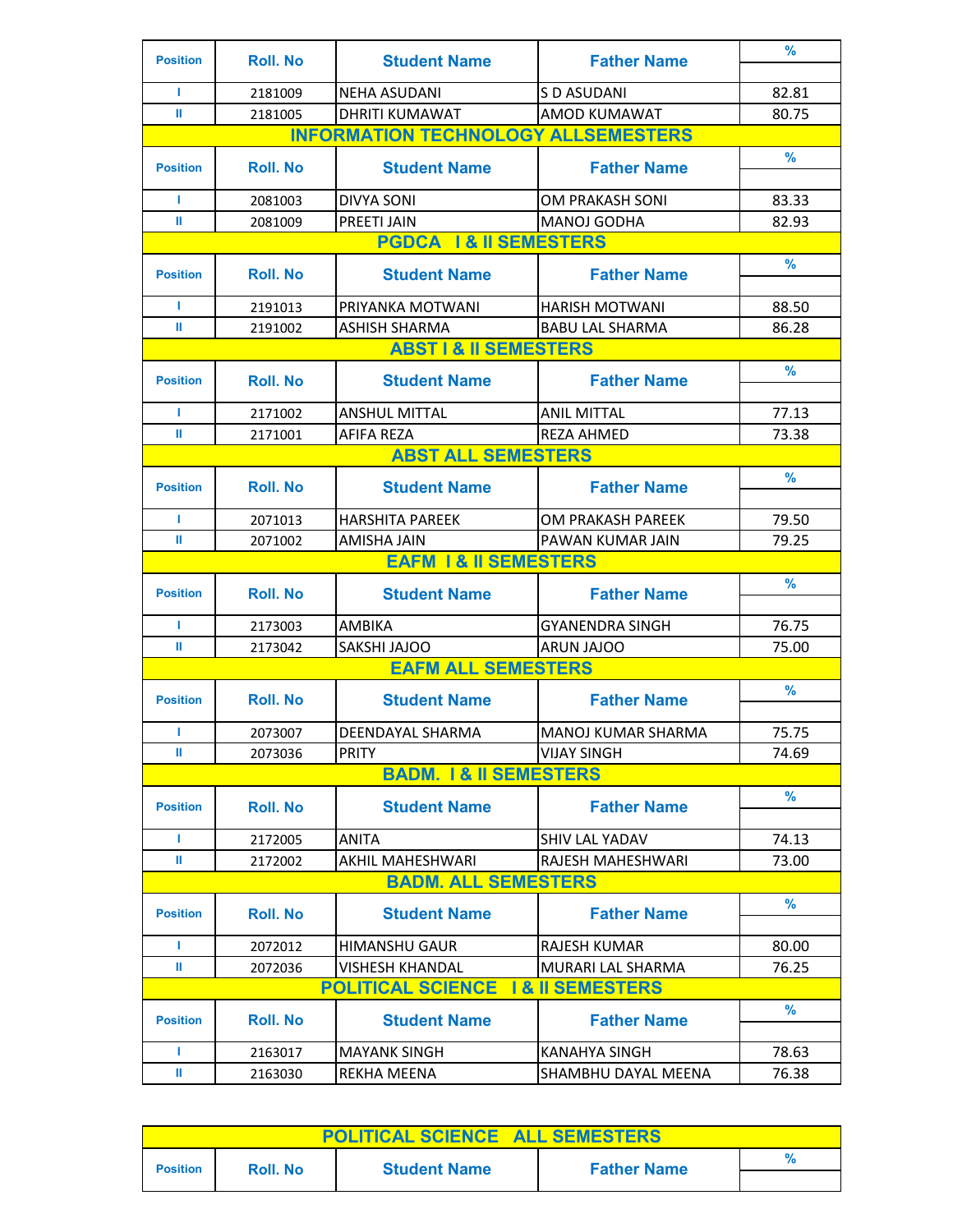| г               | 2063031                     | SANJAY DUKIYA                        | <b>BAJRANG LAL DUKIYA</b>   | 81.56         |  |  |  |
|-----------------|-----------------------------|--------------------------------------|-----------------------------|---------------|--|--|--|
| Ш               | 2063018                     | NIRUPAMA GEHLOT                      | <b>RAJENDRA GEHLOT</b>      | 79.78         |  |  |  |
|                 |                             | <b>HISTORY 1&amp; II SEMESTERS</b>   |                             |               |  |  |  |
| <b>Position</b> | <b>Roll. No</b>             | <b>Student Name</b>                  | <b>Father Name</b>          | $\frac{9}{6}$ |  |  |  |
|                 |                             |                                      |                             |               |  |  |  |
| г               | 2162009                     | <b>JAINAB SHAH</b>                   | YASEEN SHAH                 | 74.38         |  |  |  |
| Ш               | 2162024                     | RADHIKA SHARMA                       | <b>KRISHAN KUMAR SHARMA</b> | 74.00         |  |  |  |
|                 | <b>HISTORY ALLSEMESTERS</b> |                                      |                             |               |  |  |  |
| <b>Position</b> | <b>Roll. No</b>             | <b>Student Name</b>                  | <b>Father Name</b>          | $\frac{9}{6}$ |  |  |  |
|                 |                             |                                      |                             |               |  |  |  |
| г               | 2062014                     | KUSUM LATA KUMAWAT                   | CHHITAR MAL KUMAWAT         | 81.06         |  |  |  |
| ш               | 2062007                     | <b>GULNAAZ NIAZI</b>                 | <b>INAMUR REHMAN NIAZI</b>  | 80.39         |  |  |  |
|                 |                             | <b>M.A.(JMC) I &amp; II SEMESTER</b> |                             |               |  |  |  |
| <b>Position</b> | <b>Roll. No</b>             | <b>Student Name</b>                  | <b>Father Name</b>          | $\frac{9}{6}$ |  |  |  |
|                 |                             |                                      |                             |               |  |  |  |
| г               | 2166020                     | SIDDHARTH SHARMA                     | <b>OM PRAKASH</b>           | 80.50         |  |  |  |
| Ш               | 2166012                     | PAYAL SETHIYA                        | <b>MADAN LAL SETHIYA</b>    | 75.75         |  |  |  |
|                 |                             | <b>M.A.(JMC) ALLSEMESTERS</b>        |                             |               |  |  |  |
| <b>Position</b> | <b>Roll. No</b>             | <b>Student Name</b>                  | <b>Father Name</b>          | $\frac{9}{6}$ |  |  |  |
|                 |                             |                                      |                             |               |  |  |  |
| г               | 2066036                     | POONAM SHARMA                        | <b>VIKAS SHARMA</b>         | 80.81         |  |  |  |
| Ш               | 2066010                     | <b>CHARU BHATIA</b>                  | <b>ATUL BHATIA</b>          | 80.50         |  |  |  |
|                 |                             | <b>M.S.W. I &amp; II SEMESTER</b>    |                             |               |  |  |  |
| <b>Position</b> | <b>Roll. No</b>             | <b>Student Name</b>                  | <b>Father Name</b>          | %             |  |  |  |
|                 |                             |                                      |                             |               |  |  |  |
| L               | 2168001                     | AMISHA GURJAR                        | <b>RAM KISHAN GURJAR</b>    | 76.63         |  |  |  |
| ш               | 2168005                     | <b>BHUMIKA KHATRI</b>                | <b>SANTOSH KHATRI</b>       | 76.50         |  |  |  |
|                 |                             | <b>M.S.W. ALLSEMESTERS</b>           |                             |               |  |  |  |
| <b>Position</b> | <b>Roll. No</b>             | <b>Student Name</b>                  | <b>Father Name</b>          | $\frac{9}{6}$ |  |  |  |
|                 |                             |                                      |                             |               |  |  |  |
| L               | 2068008                     | PRIYA SHARMA                         | DEVKI NANDAN SHARMA         | 82.17         |  |  |  |
| Ш               | 2068003                     | <b>GIRISHA GOYAL</b>                 | <b>HEMANT GUPTA</b>         | 77.22         |  |  |  |
|                 |                             | <b>MCA ALLSEMESTERS</b>              |                             |               |  |  |  |
| <b>Position</b> | <b>Roll. No</b>             | <b>Student Name</b>                  | <b>Father Name</b>          | $\frac{9}{6}$ |  |  |  |
|                 | 19CPGXX279                  | <b>TANU SAINI</b>                    | <b>BRIJ KISHORE SAINI</b>   |               |  |  |  |
| т               |                             |                                      |                             | 85.13         |  |  |  |
| Ш               | 19CPGXX213                  | <b>ARZOO TIWARI</b>                  | <b>RAJESH KUMAR TIWARI</b>  | 84.44         |  |  |  |